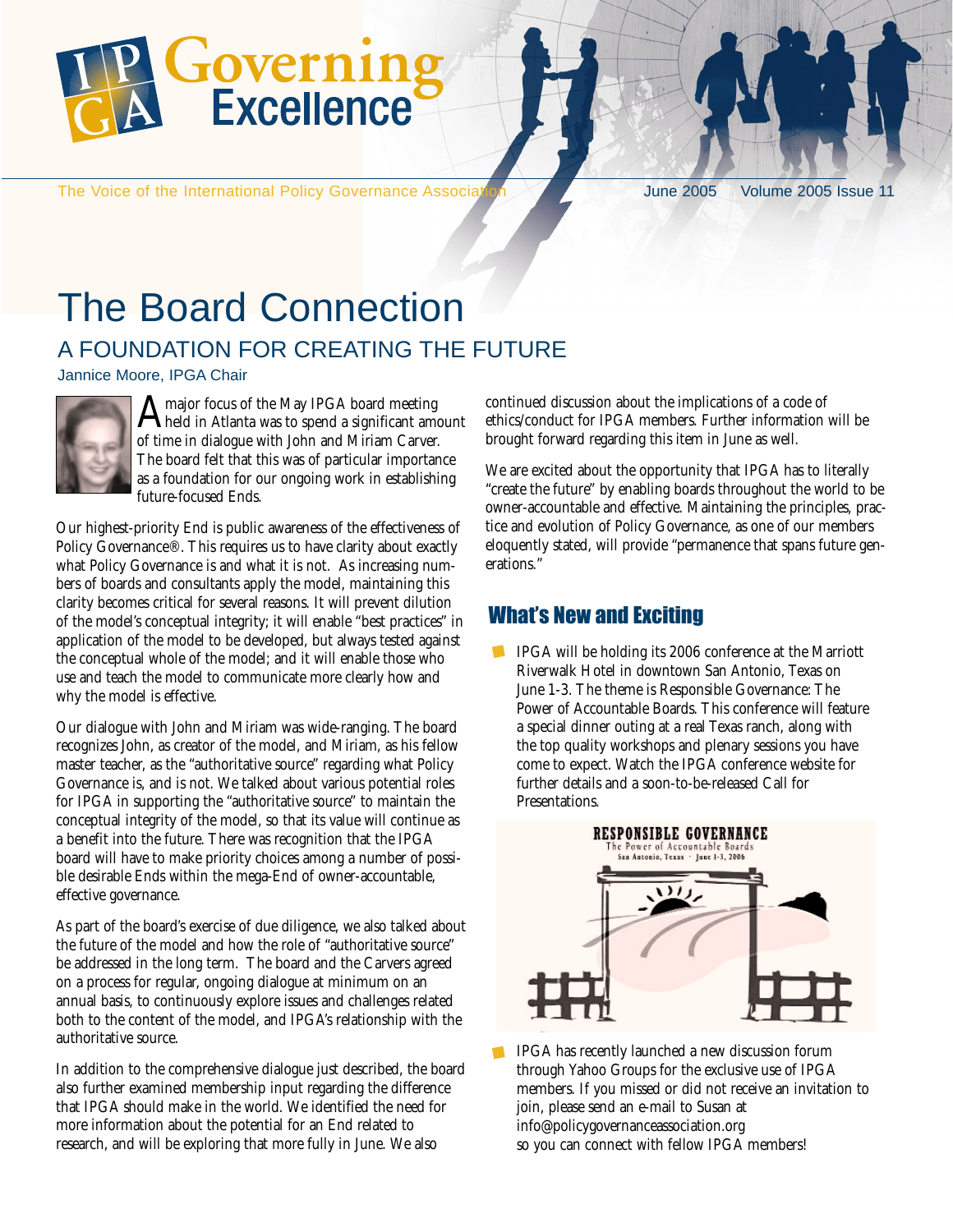# Hot Tip!

SEEING BOARD TIME

by Mark Goehring, Board President, Brattleboro (Vermont) Food Co-op

**CALC** *reating the future requires a board to*<br> *CALC manage its time to allow for the nece*<br> **Mark Goehring passes on an idea which** *manage its time to allow for the necessary outreach and dialogue. Here might help your board to see where it is spending its time right now.*

Time at board meetings is a limited resource. How do we use it? As president of the board at the Brattleboro (Vermont) Food Co-op (BFC), and as a board consultant with Cooperative Development Services, I've found this simple question gets to the heart of effectiveness governance.

To see the general shape and pattern of how a board uses its time, I developed an image that shows the distribution of time based on Policy Governance quadrants.

The chart is easy to make. You'll need:

#### About IPGA

Launched in June 2001, the International Policy Governance Association (IPGA) is committed to owner-accountable, effective governance and is a 501-c(3) not-for-profit corporation.

#### It pays to join IPGA

In addition to being part of a growing, thriving community dedicated to owner-accountable, effective governance, IPGA members receive the following benefits in 2005:

- Save 10% on IPGA's annual conference registration fees
- Save 10% on seminars and courses offered by Carver Governance Design, Inc.
- Receive a 40% discount on a subscription to Board Leadership
- Save 10% on designated On Target Governance events
- Members have access to a "Members Only" section of the IPGA website at www.policygovernanceassociation.org

a) A spreadsheet program

b) Agendas, minutes or notes for the time period you want to chart (your job will be easier if your board follows the good practice of identifying the main relevant policy or policies for every agenda item)

At BFC, meetings run from as early as 5 p.m. to as late as 9 p.m. Put the early time in the top row and the late time in the bottom row. I used 1 row = 5 minutes. List the months across the top with one month in each column.

Pick a color to use for each quadrant. You might want to use colors that relate to other color coded tools like the ones in the March 2005 Hot Tip! At BFC, our annual meeting calendar is color-coded with the same colors used in this chart.

Using your source documents, fill each cell with the appropriate color. Don't get stuck making this an exact record of time.It's about creating a general shape and pattern. For example, in July and September the BFC had all-day retreats focused on Ends. I decided it was good enough to show these within the 4-hour time scale.

Include a key that shows what the colors mean and a title that describes the chart and the time frame.

A full-page pdf of the sample is available at: www.cdsfood.coop/fccmark.html or at www.policygovernanceassociation.org

You can contact Mark at: markgoehring@cdsfood.coop

Three Ways to Join IPGA

1) Phone Susan Mogensen at (613) 833-3644

2) E-mail us at info@policygovernanceassociation.org

3) Join online by visiting: www.policygovernanceassociation.org

#### Welcome to IPGA!

New members since March 1, 2005

- **David Ball, Colorado Springs,** Colorado
- **Lloyd Brown, Dartmouth, Noval Scotia**
- **Brian Carpenter, Midland, Michigan**
- Community Financial, Plymouth,  $\mathcal{L}$ **Michigan**
- **Conestoga Students Inc.,** Kitchener, Ontario
- **Tim Duprey, Winnipeg, Manitoba**
- $\blacksquare$ Jane Hammoud, Colorado Springs, Colorado
- **Philip Levy, Denver, Colorado**
- **Mary Litynski, San Francisco, California**
- Richard Stringham, Sherwood Park, Alberta
- Betty Ann Tiltman, Winnipeg, **Manitoba**
- **Tal Teresa Walsh, Prescott, Arizona**

#### Contact IPGA

We're always glad to hear from you: Susan Mogensen, CEO 1010 Bosque Crescent Cumberland, ON Canada K4C 1C3 (613) 833-3644 or 1-877-847-4552 info@policygovernanceassociation.org Visit the IPGA website at www.policygovernanceassociation.org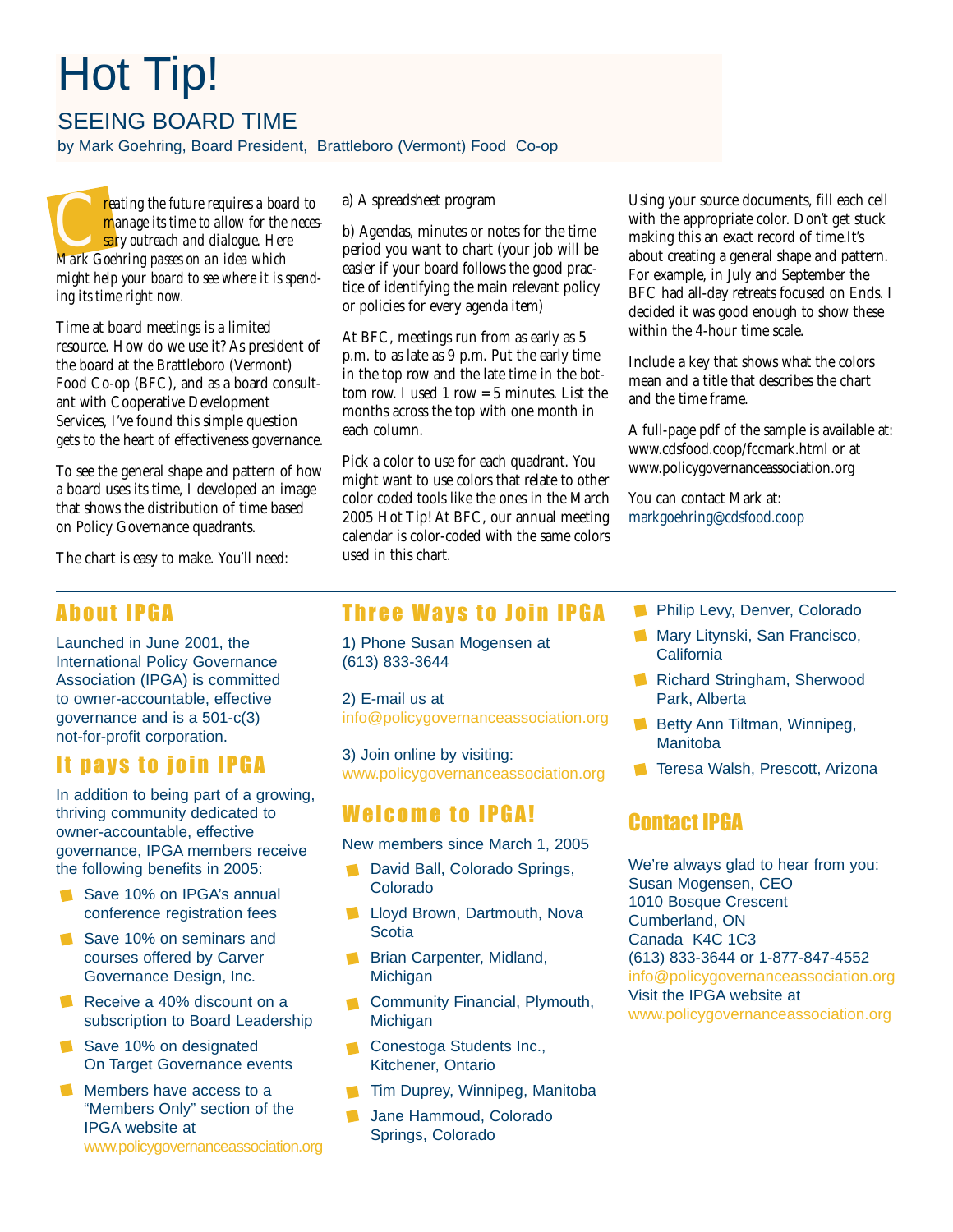

## The Best of Policy Governance

#### CLEARING THE BOARD'S VISION

by Sidney Blanchard, Executive Director and Board Member, Community Access Unlimited

**Community Access Unlimited (CAU) in**<br> *New Jersey was incorporated in 1979*<br> *abilities become integrated into the community. New Jersey was incorporated in 1979 with a grant to help 20 people with dis-To date, CAU has helped over 3,000 people with disabilities and transitioning youth, with their quest for independence. Recently, the American Association on Mental Retardation selected CAU to be the recipient of the 2004 Full Community Inclusion Award.*

*Here, founder, Executive Director and Board Member Sidney Blanchard talks about the relationship between Policy Governance and his organization's future.*

We have been using aspects of Policy Governance since 1990. Our initial training was very sketchy, however. There followed a significant period of turbulence between two visions — one based upon narrowing the organization's focus (largely supported by board members who were also parents of children the organization was currently helping) — one broader. By mid-2000, the latter vision was in the ascendancy and the board began to renew its commitment to Policy Governance. The board spent two years going through its policies word by word and has had considerable support from Miriam Carver as well as having the Board President and Executive Director and another board member attending Carver Governance workshops.

Both the Executive Director and the Board President present monitoring reports in relation to Ends and Executive Limitations, and Board Process and Board-Staff Linkage Policies respectively at each board meeting and the board is paying someone to act as a permanent monitor and coach of its commitment to practising Policy Governance.

It is good to feel now that Policy Governance is really working. We are in good shape and, although of course we can and will always seek to improve our governance process, we can now move into addressing the questions at the heart of the board's true calling ownership linkage and Ends. In other words, to me, all our hard work is now paying off and through our policies and policy monitoring we have secured the present sufficiently to have the space we need to create the future.

To get away from the confusion between user and owner interests, we have defined our

ownership to be people whose values and beliefs are congruent with our vision of ourselves as a social movement as well as a service provider. We are now ready to link with other organizations and the wider community that form that ownership and to develop Ends accordingly. We recognize that it is vital that we create time for the necessary debate and think carefully about the questions we need to ask ourselves.

Some of our board members sit on other boards which do not practise Policy Governance. We have to constantly remind ourselves that the benefits which using Policy Governance gives us will only be fully realized if we expand to taking on the board's real leadership work of determining the organization's future impact (so different from traditional board's "real" work of reviewing and approving). I think we all know that we have the capacity to stand for something very important in this world. We have a unique perspective on independence for people with disabilities and concrete evidence for what is possible. I am clear that using Policy Governance has brought us to the point that we are ready, willing and able to create the future.

You can contact Sidney at: sblanchard@caunj.org

### And Another Thing… EMPOWERMENT TO CREATE THE FUTURE Caroline Oliver, General Editor



**C** The way of looking at<br>Policy Governance is to<br>Say that it is about enabling say that it is about enabling boards to secure the present so that they can create the future. Once boards are into the rou-

tine of regularly monitoring comprehensive yet concise policies which govern what they have today they can focus on what they want tomorrow.

One thing is certain, the future is coming anyway. The question for us all is whether we are going to watch it happen or deliberately seek to create it. Do we take responsiblility for how things go or do we say it's all out of our hands?

Let us applaud those boards that have the humility to realize they need a system to help them to govern, the wisdom to know that they need to empower others to get things done and the courage to create the future.

#### **Question Ideas for Creating the Future**

1) Some boards wait for the future to happen and some boards create it. What do you want your board to do?

2) How much time are you spending talking about the future? How much time do you

think you should spend talking about the future?

3) What can your organization learn from its past that will be significant for its future?

4) Who are your owners (those to whom you feel legally/morally accountable?) and what impact do they want you to have in the world?

5) What are the visions of the other related organizations around you?

6) What do you know about the future? What don't you know?

7) What is the worst possible future scenario? What is the best possible future scenario?

8) What alternate ways could you write your Ends and what kind of futures would that create?

You can contact Caroline at coliver@policygovernanceassociation.org

#### Submissions Welcome

To submit an item for Governing Excellence, please contact Caroline Oliver, General Editor, at: coliver@policygovernanceassociation.org